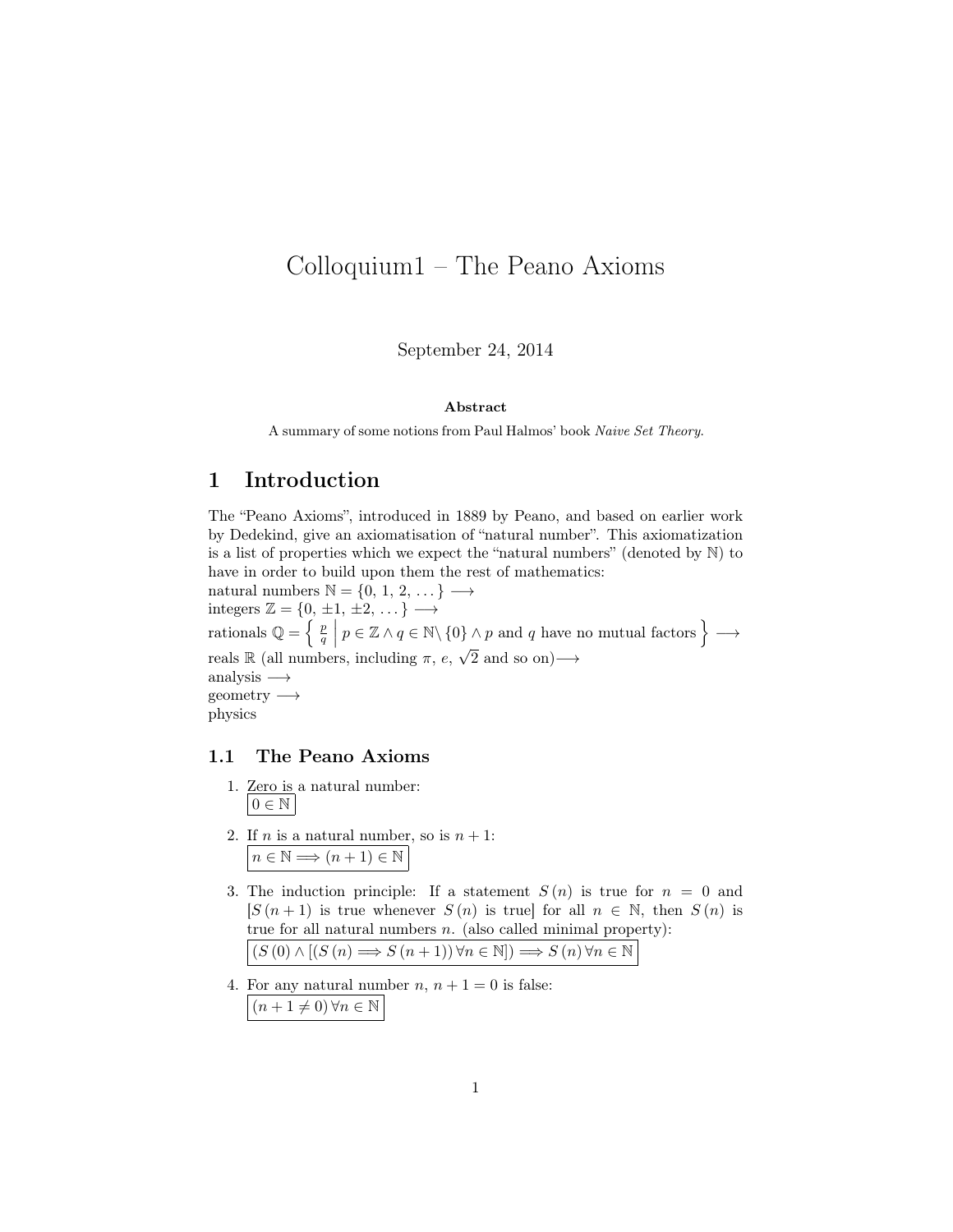5. For any two natural numbers n and m, if  $n + 1 = m + 1$  then  $n = m$ :  $\forall n \in \mathbb{N}, \forall m \in \mathbb{N} : ((n + 1 = m + 1) \Longrightarrow (n = m))$ 

These axioms were chosen to list all the facts we expect to be true about the natural numbers. Two questions arise: does there exist a mathematical rigorous object that obeys these conditions, and if so, is it unique?

The answer to these questions is given by set theory.

# 2 Construction of the Axioms as Theorems from Set Theory

Our aim is to define the natural numbers out of sets, and see how from the basic axioms of sets we can prove the Peano Axioms as mere theorems. Having done that, we will have been able to give a foundation for a huge corpus of mathematics in terms of sets.

Note: It is a general goal of mathematics to ultimately convert all assumptions of higher-level mathematics to theorems that depend on the axioms of set theory (or some other foundation of mathematics).

#### 2.1 Definition of the Natural Numbers within Set Theory

• For every set  $x$ , define the succssor set of the set  $x$  (Nachfolge), denoted by  $x^+$  as

$$
x^+ := x \cup \{x\}.
$$

- Example: Assume  $x = \{1, 2, 3, 4\}$ . Then  $x^+ = x \cup \{x\} = \{1, 2, 3, 4, x\}$  $\{1, 2, 3, 4, \{1, 2, 3, 4\}\}\.$  Note that then  $|x| = 4$  and  $|x^+| = |x| + 1 = 5$ . We always have that  $|x^+| = |x| + 1$ .
- Define 0 to be the set with zero number of elements. We use the definite article "the" because there is only one such set (by the axiom of extension), namely, the empty set.  $0 := \varnothing$ .
- Define the rest of the natural numbers as succesors of 0:

| $-   1 := 0^+ = \varnothing \cup {\varnothing} = {\varnothing} = {0}$                                                                                                           |
|---------------------------------------------------------------------------------------------------------------------------------------------------------------------------------|
| $-2 := 1^+ = {\emptyset} \cup {\{\emptyset\}} = {\emptyset, {\{\emptyset\}} = {0, 1\}}$                                                                                         |
| $-\Big 3:=2^+=\{\varnothing,\,\{\varnothing\}\}\cup\{\{\varnothing,\,\{\varnothing\}\}\}=\{\varnothing,\,\{\varnothing\}\,,\,\{\varnothing,\,\{\varnothing\}\}\}=\{0,\,1,\,2\}$ |
| $-$ and so on.                                                                                                                                                                  |

• Define a successor set as a set such that one of its elements is the empty set and for every one of its elements, it also contains the successor set of that element.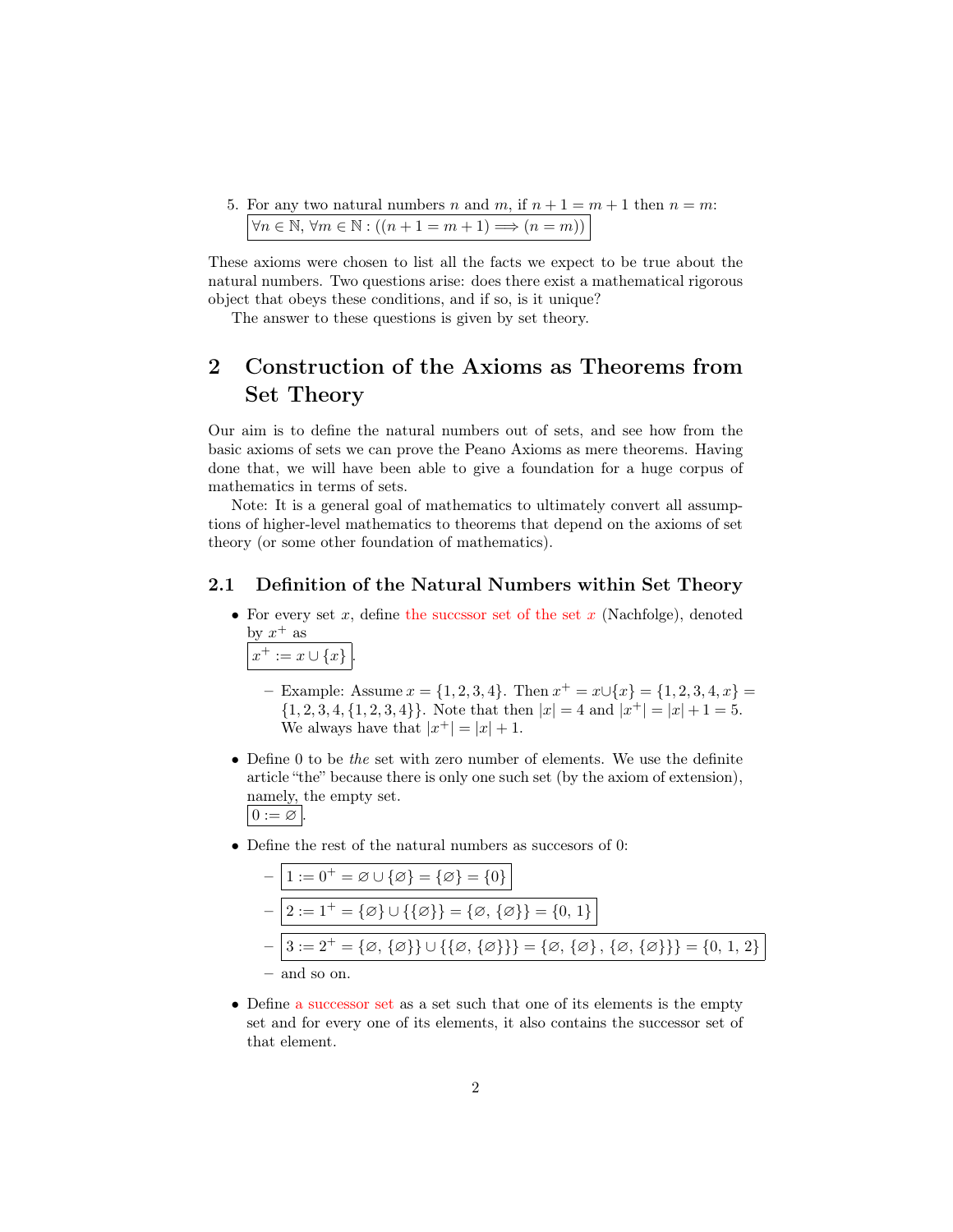That is, for a given set,  $A$ , to be "a successor set", the following two conditions must be fulilled:

1.  $\varnothing \in A$ 2.  $x^+ \in A$  for all  $x \in A$ .

- Recall (or find out) The "axiom of infinity": there exists a successor set. This is one of the axioms of set theory, the underlying basis of mathematics. It says that in the world of all possible sets, there is one set that obeys the two conditions we stipulated just above. It doesn't say what the set is, just that there is one. It is easy to see why this is called the axiom of infinity.
- *Claim:* The non-empty intersection of every family of successor sets is a successor set itself.
	- Proof:
		- Let  ${A_i}_{i\in I}$  be a family of successor sets. That is,  ${A_1, A_2, A_3, \ldots}$ if  $I = \{1, 2, 3, \dots\}$ , where each  $A_i$  is "a successor set".

We want to show that  $\bigcap_{i\in I} A_i \equiv A_1 \cap A_2 \cap A_3 \cap \ldots$  is a successor set.

- $-$  Since  $A_i$  is a successor set for each  $i \in I$ ,  $\emptyset \in A_i$  for each  $i \in I$ . As a result,  $\varnothing \in \cap_{i \in I} A_i$ .
- Take some  $x \in \bigcap_{i \in I} A_i$ . That means that  $x \in A_i$  for all  $i \in I$ . Since each  $A_i$  is a successor set for all  $i \in I$ ,  $x^+ \in A_i$  for all  $i \in I$ . As a result,  $x^+ \in \bigcap_{i \in I} A_i$ .
- $\blacksquare$
- Let  $A_0$  be some arbitrary successor set (we know one exists by the axiom of infinity).
- Define N, the natural numbers, as the intersection of all successor sets which are subsets of  $A_0$ . From the above that means that N is itself a successor set.
- Note that this definition sounds crazy for now, because why should a universal important object such as  $\mathbb{N}$ , depend on our choice of  $A_0$ ? We will see that in fact it does not, and the same result would be for any  $A_0$ we choose.
- In symbols we have

| x is a successor set that is a subset of $A_0$ |  |
|------------------------------------------------|--|

• *Claim:*  $\mathbb{N} \subset B_0$  for any other successor set  $B_0$ . Proof: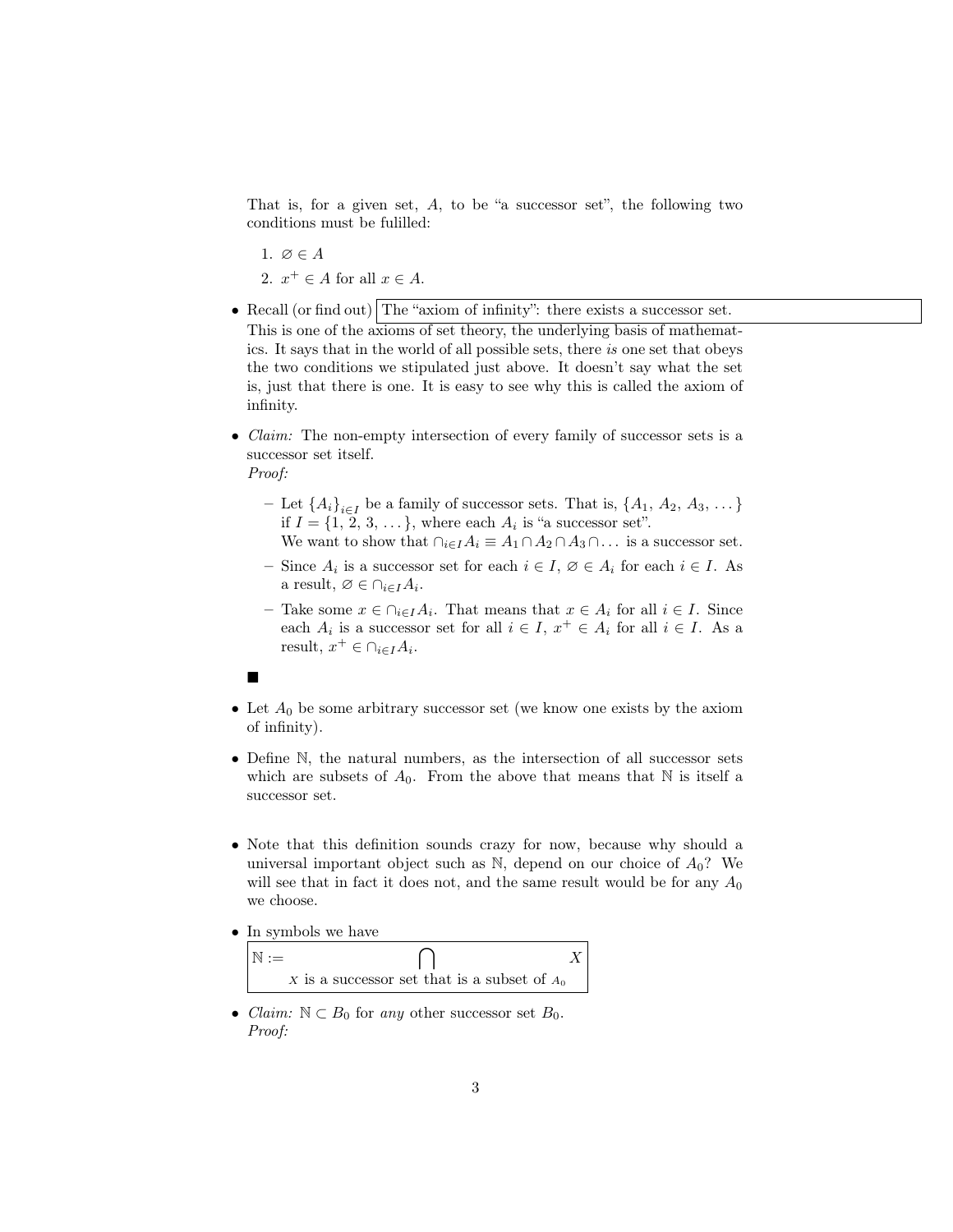- Let  $B_0$  be a given successor set.
- Since  $A_0$  and  $B_0$  are successor sets,  $A_0 \cap B_0$  is also a successor set by the above claim.
- $A_0 ∩ B_0 \subset A_0$  is always true for any two sets.
- Thus,  $A_0 \cap B_0$  is a successor set which is a subset of  $A_0$ . But this subset of  $A_0$  also goes into the definition of N.
- As a result, N must be a subset of  $A_0 \cap B_0$  according to its definition:  $\mathbb{N} \subset A_0 \cap B_0.$
- But from  $\mathbb{N} \subset A_0 \cap B_0$  it necessarily follows as well that  $\mathbb{N} \subset B_0$ .
- $\blacksquare$
- Thus we see that N indeed does *not* depend on  $A_0$ , because we find N to the smallest successor set: it is a successor set with the property that it is a subset of every other successor set!
- *Claim:*  $\mathbb N$  is unique. Proof:
	- Assume otherwise, that is, assume  $\psi$  is another successor set that is included in any possible successor set, just like N.
	- Since N is a successor set,  $\psi \subset \mathbb{N}$ .
	- $-$  But  $\mathbb N$  is also "a successor set that is included in any other successor set", so that  $\mathbb{N} \subset \psi$ .
	- As a result we see that N and  $\psi$  have exactly the same elements.
	- Recall (or find out) The axiom of extension: Two sets are equal iff they have the same elements.
	- Thus we have  $\psi = \mathbb{N}$ , and so, any successor set with the property that "it is included in any other successor set" has to be equal to N.
	- $\blacksquare$
- Define a "natural number" to be an element in N, and "the natural numbers" as N.
- Note: we pay a price for a set-theoretic definition of natural numbers: we obtain "superfluous" structure which say, for instance, that not only  $7^+=8$ , but also that  $7 \in 8$ : a very peculiar fact.

### 2.2 The "Axioms" Follow from Set Theoretic Definitons

#### 2.2.1 The First "Axiom"

• Claim: Zero is a natural number. Proof: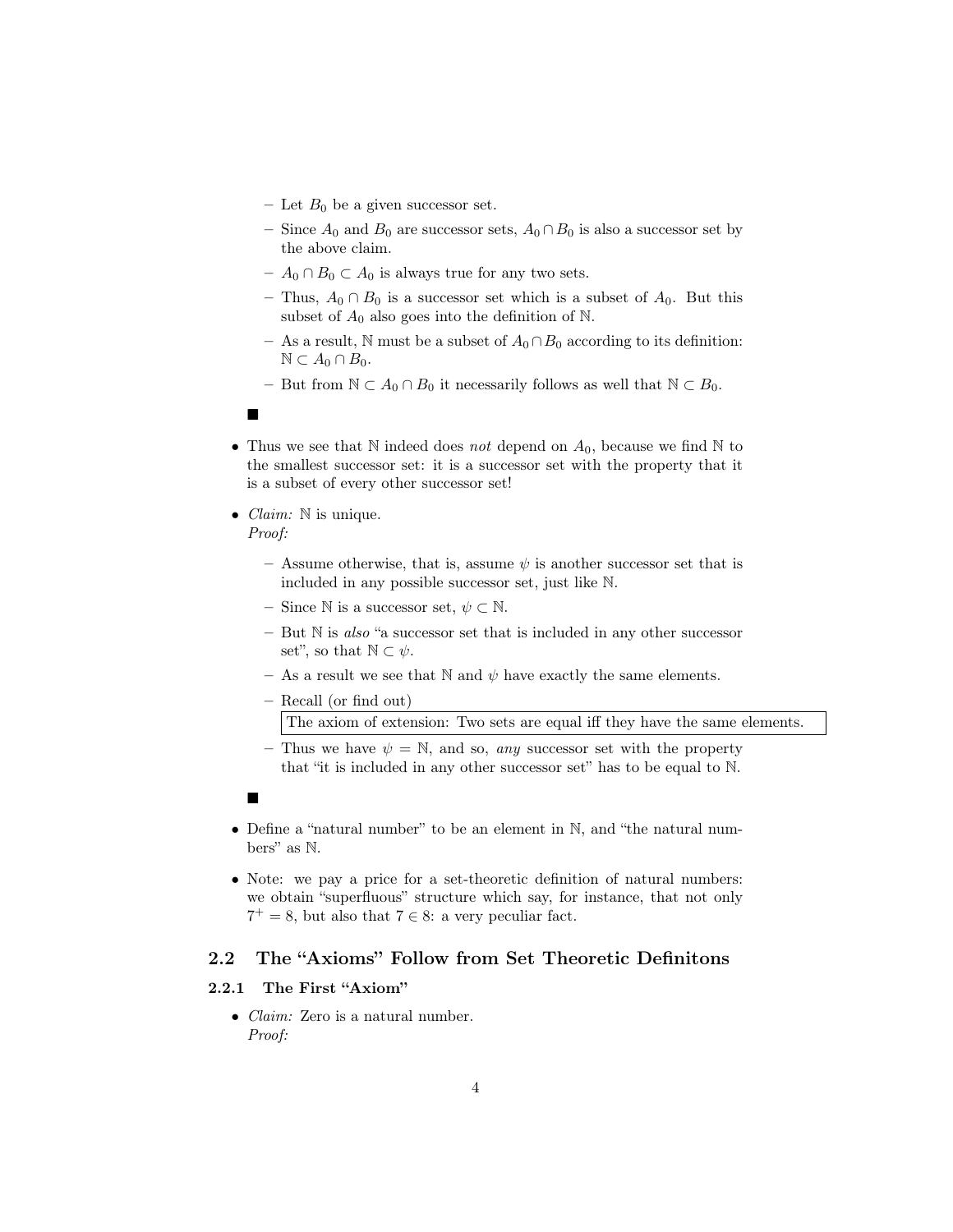- Since N, the set of natural numbers is a successor set, and successor sets contain  $\varnothing, \varnothing \in \mathbb{N}$ .
- However,  $0 = \emptyset$ , so that  $0 \in \mathbb{N}$ , as we had hoped.

#### $\blacksquare$

#### 2.2.2 The Second "Axiom"

- *Claim:* If *n* is a natural number, so is  $n + 1$ . Proof:
	- We identify  $n+1$  as  $n^+$ .
	- Since *n* is a natural number,  $n \in \mathbb{N}$ .
	- But since N is a successor set, that means that  $n^+ \in N$ , that is,  $(n+1) \in \mathbb{N}$ .

■

#### 2.2.3 The Third Axiom – The Principle of Mathematical Induction

• *Claim:* If a statement  $S(n)$  is true for  $n = 0$  and  $[S(n+1)]$  is true whenever  $S(n)$  is true] for all  $n \in \mathbb{N}$ , then  $S(n)$  is true for all natural numbers n.

Proof:

- Define the set  $X := \{ n \in \mathbb{N} \mid S(n) \text{ is true } \}.$
- $Claim: X$  is a successor set. Proof:
	- ∗ We are given that S (0) is true, and so 0 ∈ X.
	- ∗ We are given that  $S(n+1)$  is true if  $S(n)$  is true for all  $n \in \mathbb{N}$ . This means that  $(n + 1) \in X$  if  $n \in X$  for all  $n \in \mathbb{N}$ .
	- ∗ Thus we have proven that X is a successor set.
- But N is a successor set that is a subset of any other successor set (minimality property), which means that  $\mathbb{N} \subset X$ . But by the definition of  $X, X \subset \mathbb{N}$ .
- Thus by the extension axiom,  $X = N$  and so the statement  $S(n)$  is true for all  $n \in \mathbb{N}$ .

#### П

#### 2.2.4 The Fourth Axiom

- *Claim:* For any natural number  $n, n + 1 = 0$  is false. Proof:
	- Note that  $0 = \emptyset$ , that is, 0 is a set containing no elements.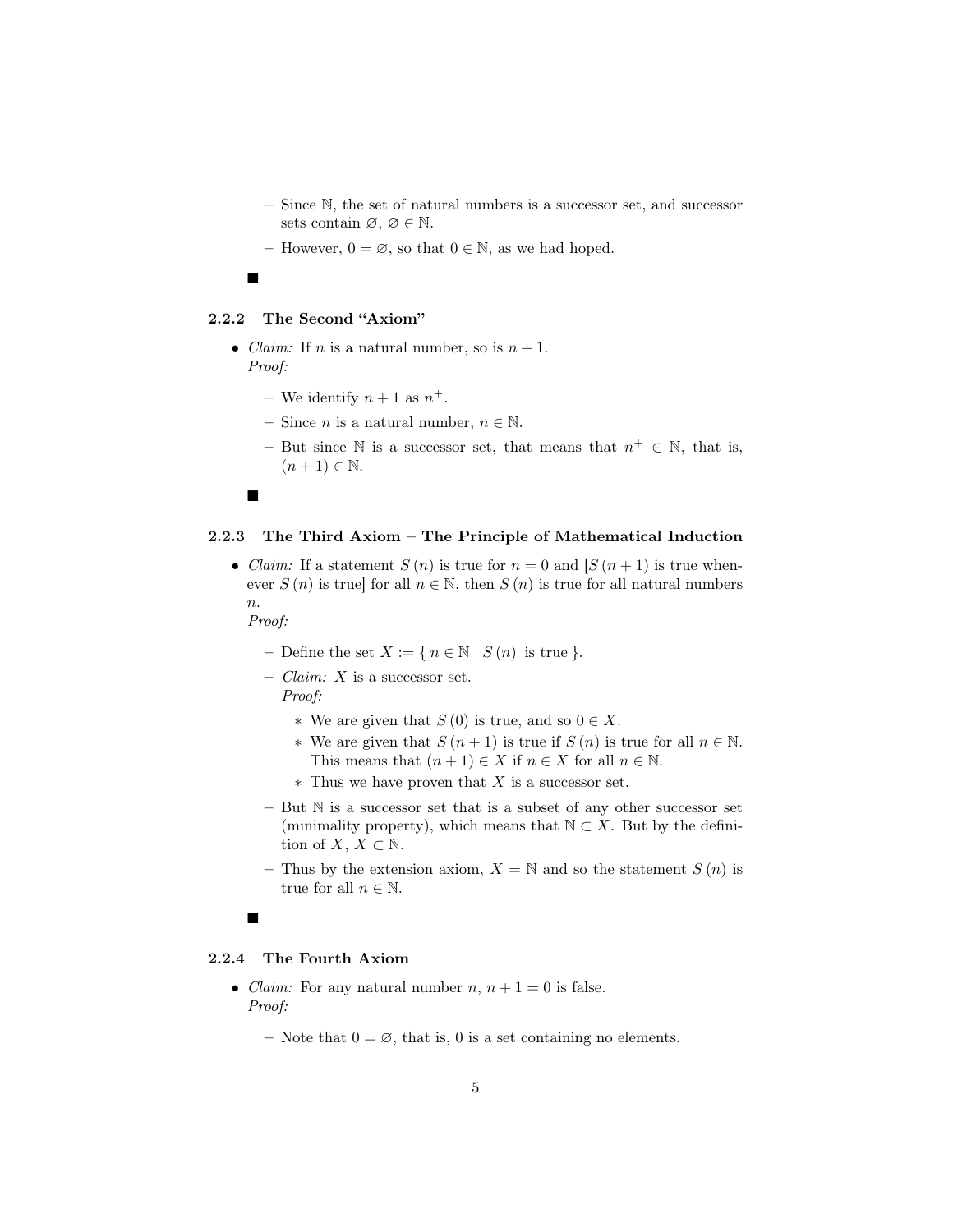- $n + 1 \equiv n^+ \equiv n \cup \{n\}$ , that is,  $n \in n^+$ . Thus, necessarily,  $n^+$  has an element, and is not empty.
- By the axiom of extension  $n^+ \neq 0$ .
- Since *n* was arbitrary this is true for all  $n \in \mathbb{N}$ .
- $\blacksquare$

#### 2.2.5 The Fifth Axiom

• *Claim:* For any two natural numbers n and m, if  $n + 1 = m + 1$  then  $n = m$ .

Proof:

– Claim 1: No natural number is a subset of any of its elements. In symbols:  $\forall n \in \mathbb{N} \ (\forall m \in n \ (n \not\subseteq m)).$ 

Proof:

- \* Define  $S := \{ n \in \mathbb{N} \mid \forall m \in n \ (n \not\subseteq m) \}.$
- ∗ Claim: S = N. Proof:
	- $\cdot$  0 =  $\varnothing$ , so 0  $\in$  S because the condition holds vacuously (there are no  $m \in \{0\}$  to violate the condition).
	- $\cdot$  Let some  $n \in S$  be given. We want to show now that  $n^+ \in S$ , that is,  $\forall m \in n^+, n^+ \nsubseteq m$ .
	- $\cdot$   $n^+ \equiv \{1, 2, \ldots, n\} = n \cup \{n\}.$
	- Case  $1-m = n$ :  $n \subset n$  trivially, so that we cannot have  $n \in n$ (otherwise *n* would not have been in *S*). But  $n \in n^+$ , so that we found some object  $(n)$  which is in  $n^+$  and not in n, and thus  $n^+ \nsubseteq n$ .
	- Case  $2-m \in \{1, 2, \ldots n-1\}$ : Then assume otherwise, that  $n^+ \subset m$ . Then also  $n \subset m$  because  $n^+ \equiv n \cup \{n\}$ . But  $n \in S$ , so that means that  $m \notin n$ . This is a contradiction as we know that  $m \in \{1, 2, ..., n-1\} \equiv n$ . Thus it must be the case that  $n^+ \nsubseteq m$ .
	- · Thus we have by the third axiom that  $S = N$ .
- $-$  Claim 2: Every element of a natural number is a subset of it. In symbols:  $\forall n \in \mathbb{N} \ (\forall m \in n \ (m \subset n)).$ Proof:

- ∗ Define S := { n ∈ N | ∀m ∈ n (m ⊂ n) }.
- ∗ Claim: S = N.
	- Proof:
		- $\cdot$  0  $\in$  S because the condition is vacuously satisfied for  $0 = \emptyset$ which has no elements.
		- $\cdot$  Let some  $n \in S$  be given. We want to show now that  $n^+ \in S$ , that is,  $\forall m \in n^+, m \subset n^+$ .